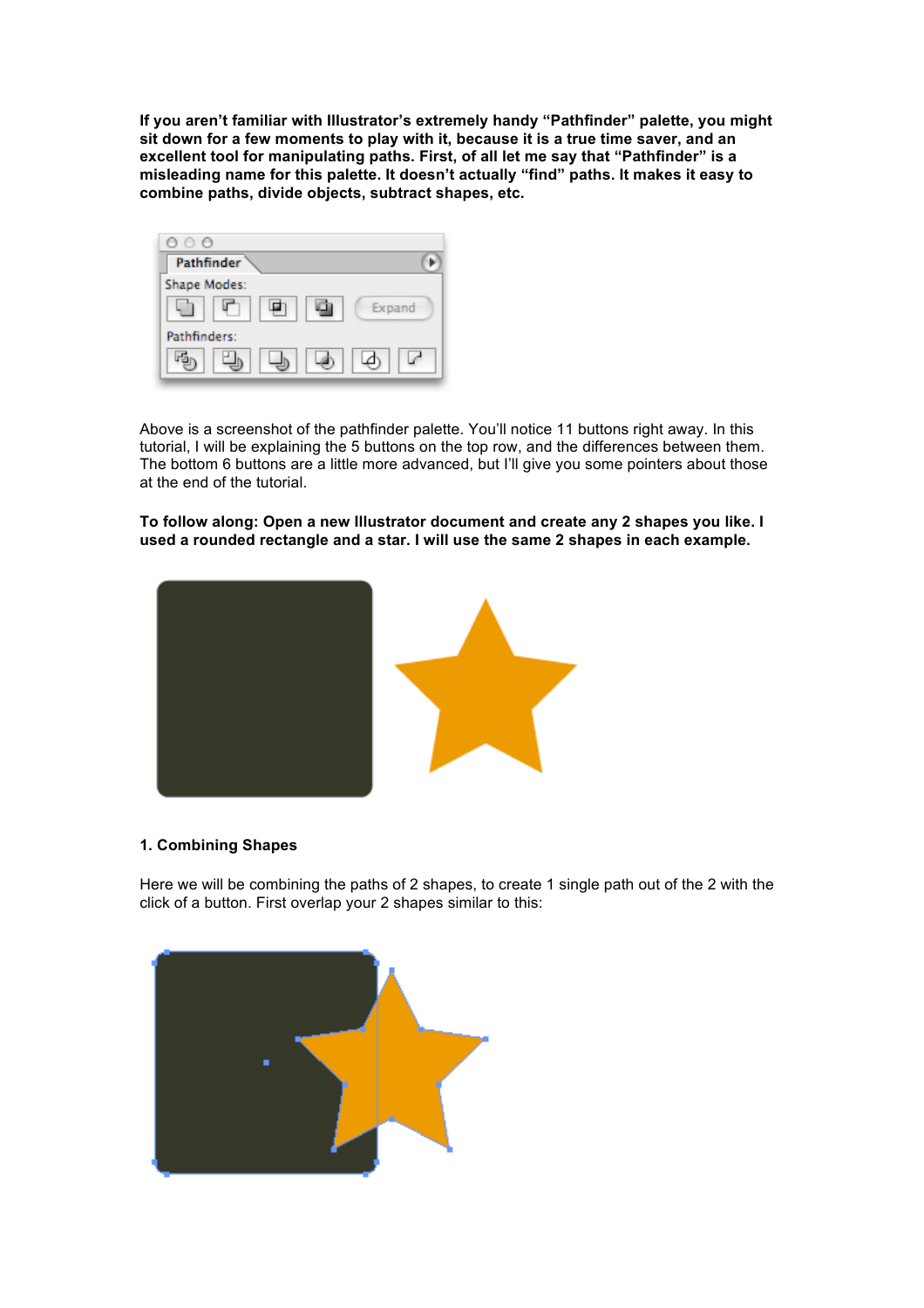Now, with BOTH shapes selected, click the "Add to Shape Area" button in the pathfinder:



Now you should see something like below. Notice that the pathfinder changes the fill colour of both shapes to the colour of the top shape.



Essentially, all pathfinder did was it made a compound path out of your 2 shapes, and made them have the same fill colour. Now hit the "Expand" button, Pathfinder actually creates a single path to define the compound shape. (Note, if you don't hit the Expand button immediately after the Add to Shape Area button, it will get grayed out, so you have to do it right after)



After clicking Expand, you should see a single path: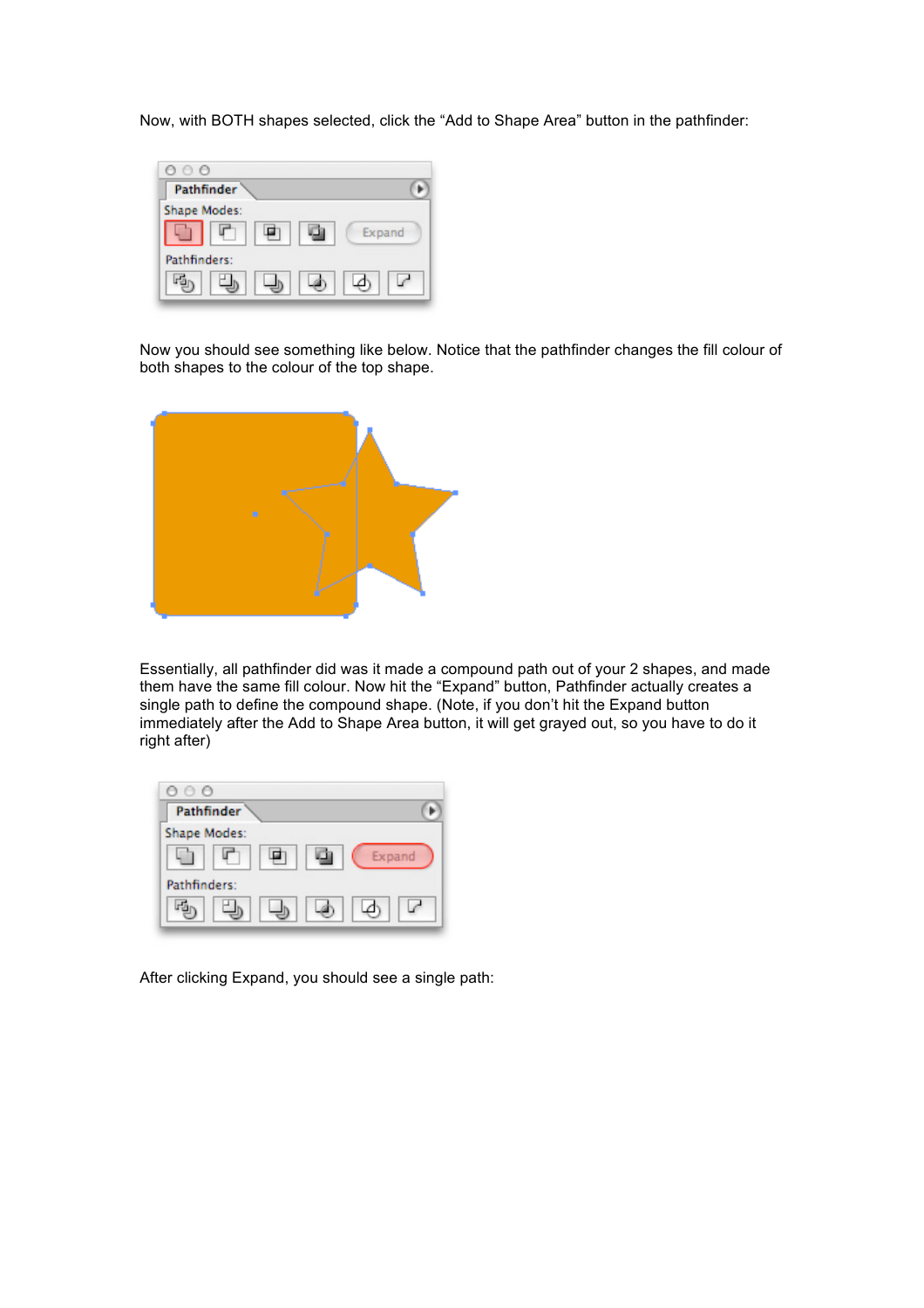

# **2. Subtracting Shapes**

This is a neat one because you can basically use any shape as an eraser or "cookie cutter" so to speak. Overlap your 2 shapes similar to this:



Now, with BOTH shapes selected, click the "Subtract from Shape Area" button in the Pathfinder.

| 000                 |        |
|---------------------|--------|
| <b>Pathfinder</b>   |        |
| <b>Shape Modes:</b> |        |
|                     | Expand |
| Pathfinders:        |        |
|                     |        |

What this does is Illustrator subtracts the top shape from the bottom shape. The shape doing the subtracting must be on top.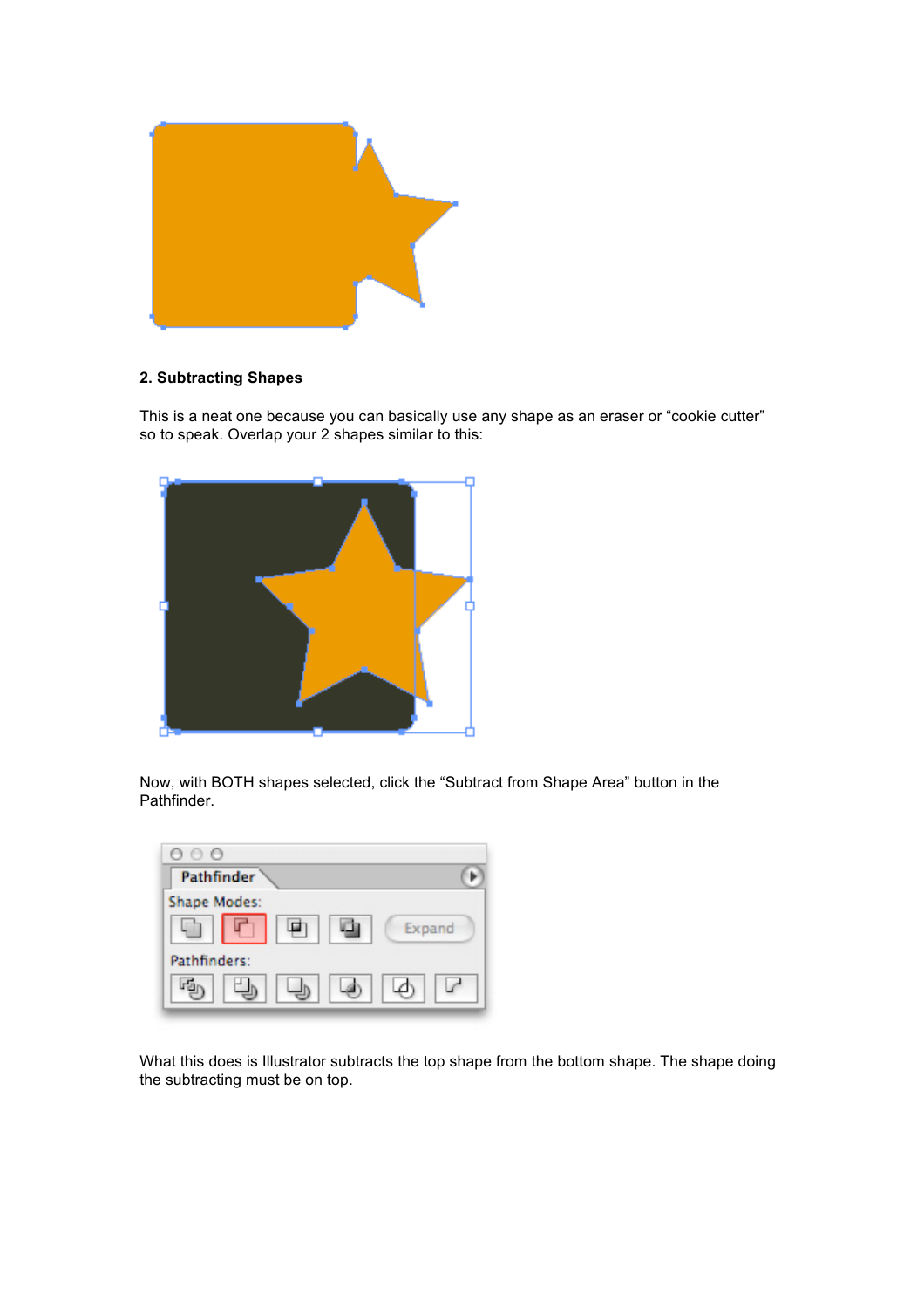

You'll probably notice that the path from the top shape is still there, so immediately click the "Expand" button in pathfinder to get rid of the extra paths left behind from your cookie cutter.

| 000                 |  |
|---------------------|--|
| <b>Pathfinder</b>   |  |
| <b>Shape Modes:</b> |  |
| Expand              |  |
| Pathfinders:        |  |
|                     |  |

And you should now have a single clean path to work with:



### **3. Intersecting Shapes**

The next pathfinder feature is the ability to intersect shapes. What this means is overlapping 2 shapes, and getting rid of anything that ISN"T overlapped. So to start, overlap your 2 shapes similar to below.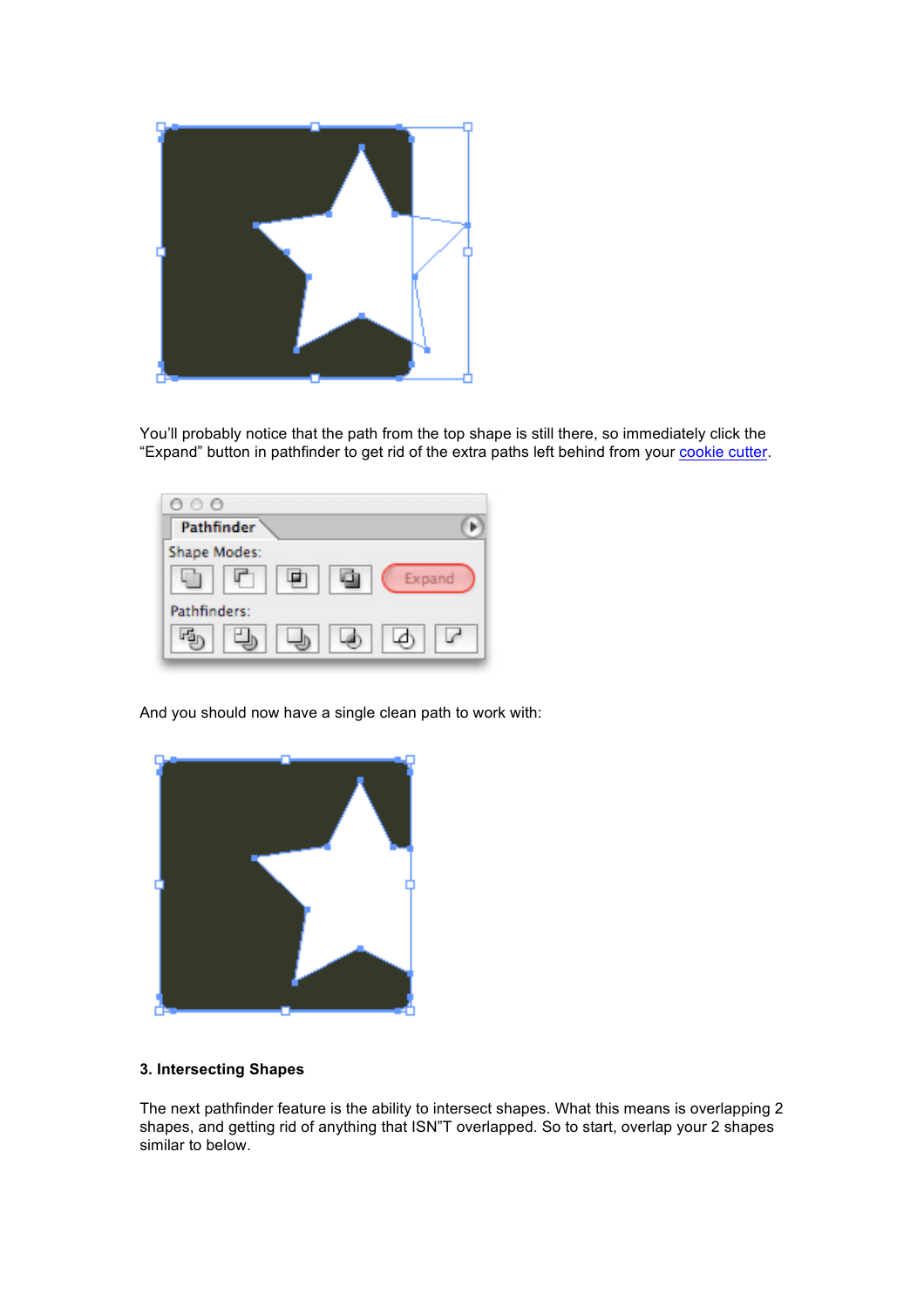

Now, with BOTH shapes selected, click the "Intersect Shape Areas" button in the pathfinder.



Illustrator gets rid of everything except the parts of the 2 shapes that were overlapped:



You notice the paths from the original 2 shapes still there, so immediately click the "Expand" button in the Pathfinder to make a single path around your overlapped shape, while getting rid of the 2 original paths.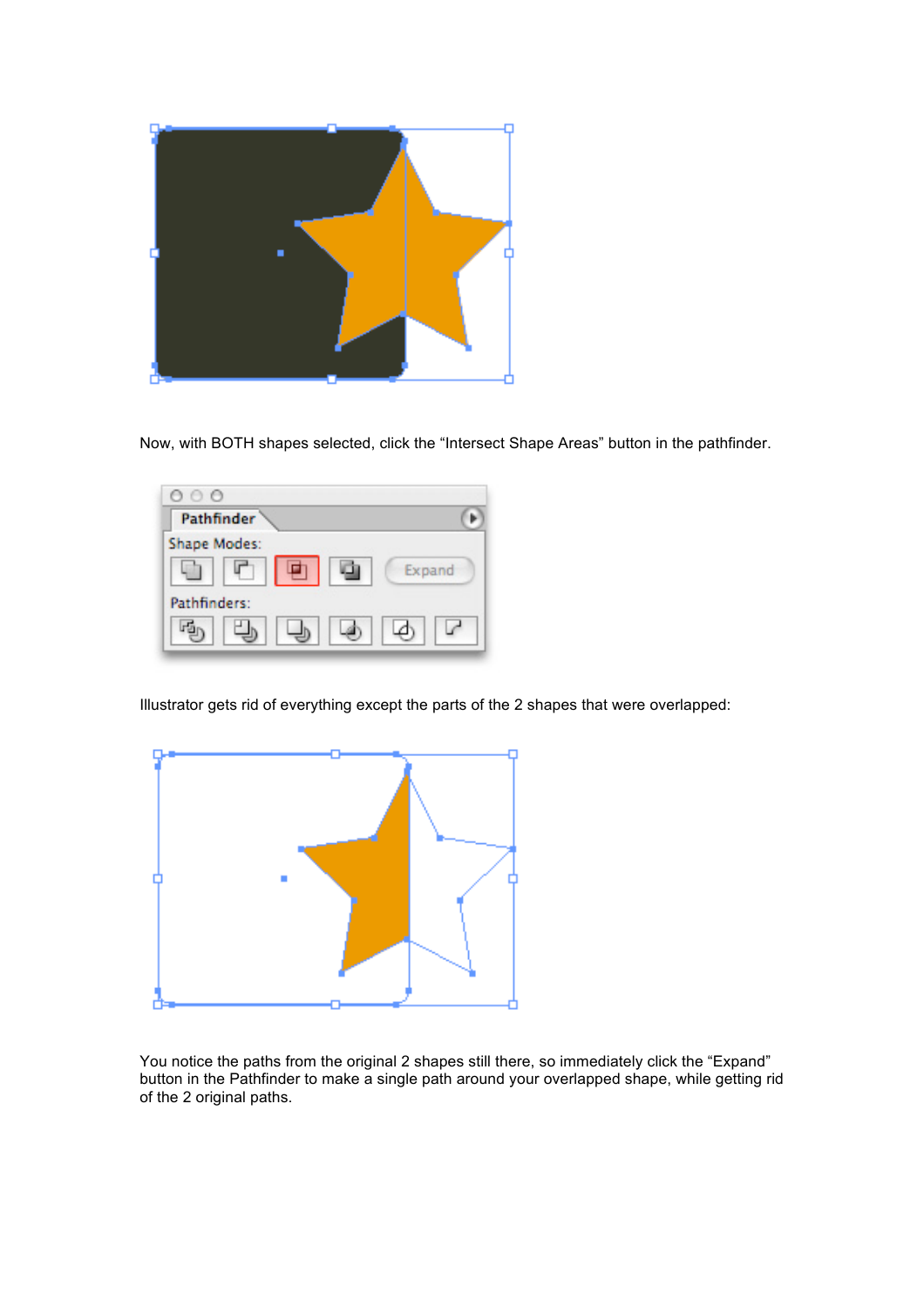

And you now have a single, clean path made out of the overlapping section of the original 2:



# **4. Excluding Overlapped Shapes**

This Pathfinder feature is the exact opposite of #3. Instead of getting rid of everything that isn't overlapped, it gets rid of everything that IS. Overlap your 2 shapes, similar to below.



Now, with BOTH shapes selected, click on the "Exclude Overlapping Shape Areas" button in the pathfinder.